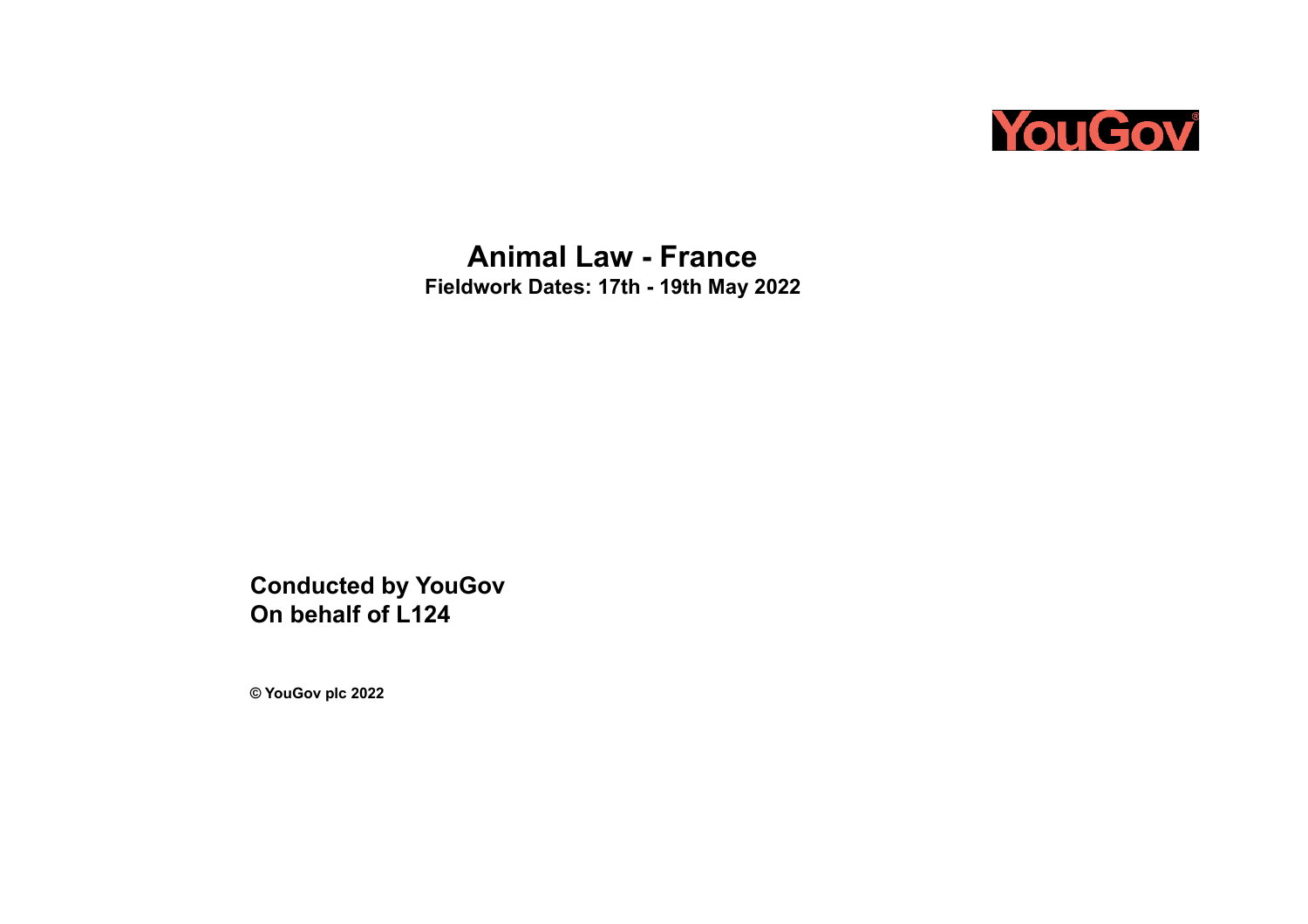

## **BACKGROUND**

This spreadsheet contains survey data collected and analysed by YouGov plc. No information contained within this spreadsheet may be published without the consent of YouGov Plc and the client named on the front cover.

Methodology: This survey has been conducted using an online interview administered to members of the YouGov Plc UK panel of 800,000+ individuals who have agreed to take part in surveys. Emails are sent to panellists selected at random from the base sample. The e-mail invites them to take part in a survey and provides a generic survey link. Once a panel member clicks on the link they are sent to the survey that they are most required for, according to the sample definition and quotas. (The sample definition could be "GB adult population" or a subset such as "GB adult females"). Invitations to surveys don't expire and respondents can be sent to any available survey. The responding sample is weighted to the profile of the sample definition to provide a representative reporting sample. The profile is normally derived from census data or, if not available from the census, from industry accepted data.

YouGov plc make every effort to provide representative information. All results are based on a sample and are therefore subject to statistical errors normally associated with sample-based information.

For further information about the results in this spreadsheet, please contact YouGov Plc (+44)(0)207 012 6231 or email realtime@yougov.com quoting the survey details

## **EDITOR'S NOTES - all press releases should contain the following information**

All figures, unless otherwise stated, are from YouGov Plc. Total sample size was 1038 adults. Fieldwork was undertaken between 17th - 19th May 2022. The survey was carried out online. The figures have been weighted and are representative of all France adults (aged 18+).

NOTE: Reports or other materials based on results to this research bound for the public domain must be approved by YouGov prior to release if the client wishes to cite YouGov as the source of the findings. The Client must inform YouGov in writing of any survey information from this project that it, or its client, proposes to publish. YouGov will review for accuracy and respond with material corrections by email to the Client within 2 working days of receipt – YouGov will endeavour to complete this faster if this is needed by the Client. Should survey information be published without prior notice, YouGov may, at its discretion, release a corrected version without further consultation with the Client.

- YouGov is registered with the Information Commissioner
- YouGov is a member of the British Polling Council

Any percentages calculated on bases fewer than 50 respondents must not be reported as they do not represent a wide enough cross-section of the target population to be considered statistically reliable. These have been italicised.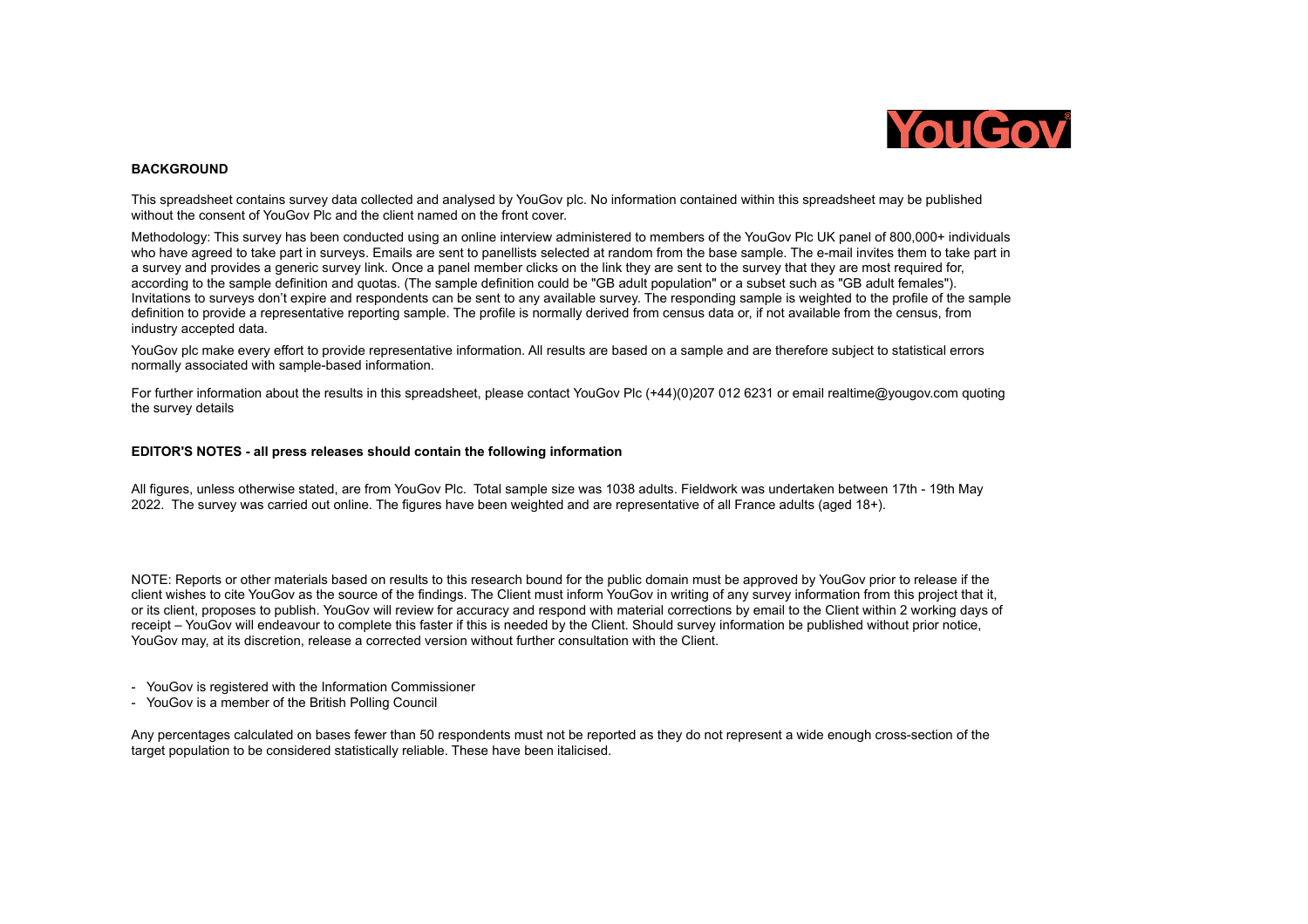## **L124 Animal Law - France**

**Fieldwork Dates: 17th - 19th May 2022**

| YouGov                                                                                                                                                                                                                                                                                                                                                                                                    |                          |                          | Gender     |                               |                                                      | Age                           |           |           | Region     |            |                      |            |            |  |
|-----------------------------------------------------------------------------------------------------------------------------------------------------------------------------------------------------------------------------------------------------------------------------------------------------------------------------------------------------------------------------------------------------------|--------------------------|--------------------------|------------|-------------------------------|------------------------------------------------------|-------------------------------|-----------|-----------|------------|------------|----------------------|------------|------------|--|
|                                                                                                                                                                                                                                                                                                                                                                                                           | Total                    | Male                     | Female     | $18 - 24$                     | $25 - 34$                                            | $35 - 44$                     | $45 - 54$ | $55+$     | Nord-Est   | Nord-Ouest | Region<br>Parisienne | Sud-Est    | Sud-Ouest  |  |
| Country                                                                                                                                                                                                                                                                                                                                                                                                   |                          |                          |            |                               |                                                      |                               |           |           |            |            |                      |            |            |  |
| Unweighted base                                                                                                                                                                                                                                                                                                                                                                                           | 1038                     | 460                      | 578        | 75                            | 128                                                  | 175                           | 190       | 470       | 257        | 197        | 195                  | 270        | 119        |  |
| <b>Base</b>                                                                                                                                                                                                                                                                                                                                                                                               | 1038                     | 494                      | 544        | 106                           | 153                                                  | 163                           | 175       | 441       | 268        | 196        | 192                  | 263        | 119        |  |
| Belgium                                                                                                                                                                                                                                                                                                                                                                                                   | $\overline{\phantom{a}}$ |                          |            | ÷,                            |                                                      |                               |           |           |            |            |                      |            |            |  |
| Bulgaria                                                                                                                                                                                                                                                                                                                                                                                                  | $\overline{\phantom{a}}$ |                          |            |                               |                                                      | ٠                             |           |           |            |            | $\blacksquare$       |            |            |  |
| France                                                                                                                                                                                                                                                                                                                                                                                                    | 100%                     | 100%                     | 100%       | 100%                          | 100%                                                 | 100%                          | 100%      | 100%      | 100%       | 100%       | 100%                 | 100%       | 100%       |  |
| Germany                                                                                                                                                                                                                                                                                                                                                                                                   | ×                        |                          | J.         | J.                            | ×                                                    | ×                             |           | J.        |            | ×          | i,                   |            | i,         |  |
| Hungary                                                                                                                                                                                                                                                                                                                                                                                                   | ÷,                       |                          |            |                               |                                                      |                               |           |           |            |            |                      |            |            |  |
| Italy                                                                                                                                                                                                                                                                                                                                                                                                     | $\sim$                   | ×                        | ٠          | ٠                             | . .                                                  | ×                             |           | ٠         | ×          | ٠          | ٠                    |            | ٠          |  |
| Netherlands                                                                                                                                                                                                                                                                                                                                                                                               | ×,                       |                          |            |                               |                                                      |                               |           |           |            |            |                      |            |            |  |
| Poland                                                                                                                                                                                                                                                                                                                                                                                                    | ×                        |                          | Ĭ.         | L                             |                                                      | J.                            |           | ×         |            | ٠          | J.                   |            | ٠          |  |
| Spain                                                                                                                                                                                                                                                                                                                                                                                                     |                          | $\overline{\phantom{a}}$ |            |                               |                                                      |                               |           |           |            |            |                      |            |            |  |
| Gender                                                                                                                                                                                                                                                                                                                                                                                                    |                          |                          |            |                               |                                                      |                               |           |           |            |            |                      |            |            |  |
| Unweighted base                                                                                                                                                                                                                                                                                                                                                                                           | 1038                     | 460                      | 578        | 75                            | 128                                                  | 175                           | 190       | 470       | 257        | 197        | 195                  | 270        | 119        |  |
| <b>Base</b>                                                                                                                                                                                                                                                                                                                                                                                               | 1038                     | 494                      | 544        | 106                           | 153                                                  | 163                           | 175       | 441       | 268        | 196        | 192                  | 263        | 119        |  |
| Male                                                                                                                                                                                                                                                                                                                                                                                                      | 48%                      | 100%                     | ÷,         | 30%                           | 36%                                                  | 55%                           | 55%       | 50%       | 49%        | 48%        | 49%                  | 47%        | 42%        |  |
| Female                                                                                                                                                                                                                                                                                                                                                                                                    | 52%                      | $\sim$                   | 100%       | 70%                           | 64%                                                  | 45%                           | 45%       | 50%       | 51%        | 52%        | 51%                  | 53%        | 58%        |  |
| Age                                                                                                                                                                                                                                                                                                                                                                                                       |                          |                          |            |                               |                                                      |                               |           |           |            |            |                      |            |            |  |
| Unweighted base                                                                                                                                                                                                                                                                                                                                                                                           | 1038                     | 460                      | 578        | 75                            | 128                                                  | 175                           | 190       | 470       | 257        | 197        | 195                  | 270        | 119        |  |
| <b>Base</b>                                                                                                                                                                                                                                                                                                                                                                                               | 1038                     | 494                      | 544        | 106                           | 153                                                  | 163                           | 175       | 441       | 268        | 196        | 192                  | 263        | 119        |  |
| $18 - 24$                                                                                                                                                                                                                                                                                                                                                                                                 | 10%                      | 6%                       | 14%        | 100%                          |                                                      |                               |           |           | 8%         | 10%        | 12%                  | 10%        | 13%        |  |
| $25 - 34$                                                                                                                                                                                                                                                                                                                                                                                                 | 15%                      | 11%                      | 18%        | ×                             | 100%                                                 |                               |           | ÷         | 19%        | 13%        | 16%                  | 11%        | 13%        |  |
| $35 - 44$                                                                                                                                                                                                                                                                                                                                                                                                 | 16%                      | 18%                      | 14%        | ×,                            |                                                      | 100%                          |           |           | 18%        | 16%        | 14%                  | 13%        | 18%        |  |
| $45 - 54$<br>$55+$                                                                                                                                                                                                                                                                                                                                                                                        | 17%<br>43%               | 20%<br>45%               | 14%<br>41% | ×<br>$\overline{\phantom{a}}$ | $\overline{\phantom{a}}$<br>$\overline{\phantom{a}}$ | ×<br>$\overline{\phantom{a}}$ | 100%      | ÷<br>100% | 20%<br>36% | 19%<br>42% | 12%<br>45%           | 15%<br>50% | 18%<br>38% |  |
| practices, in Europe, hundreds of millions of chicks and<br>ducklings as young as one day old are killed by<br>gassing/grinding if they cannot serve the purposes of<br>farms in the egg and fole gras industries (e.g. male<br>chicks that can't lay eggs, etc). Before taking this<br>survey, were you aware of this? (Please select all that                                                           |                          |                          |            |                               |                                                      |                               |           |           |            |            |                      |            |            |  |
| apply)                                                                                                                                                                                                                                                                                                                                                                                                    |                          |                          |            |                               |                                                      |                               |           |           |            |            |                      |            |            |  |
| Unweighted base                                                                                                                                                                                                                                                                                                                                                                                           | 1038                     | 460                      | 578        | 75                            | 128                                                  | 175                           | 190       | 470       | 257        | 197        | 195                  | 270        | 119        |  |
| <b>Base: All country adults</b><br>I was aware this was happening, but wasn't aware of the                                                                                                                                                                                                                                                                                                                | 1038                     | 494                      | 544        | 106                           | 153                                                  | 163                           | 175       | 441       | 268        | 196        | 192                  | 263        | 119        |  |
| methods                                                                                                                                                                                                                                                                                                                                                                                                   | 18%                      | 20%                      | 17%        | 22%                           | 23%                                                  | 21%                           | 15%       | 16%       | 20%        | 14%        | 21%                  | 21%        | 13%        |  |
| I was aware this was happening, but wasn't aware of the<br>scale/ numbers                                                                                                                                                                                                                                                                                                                                 | 23%                      | 25%                      | 22%        | 23%                           | 24%                                                  | 22%                           | 23%       | 23%       | 22%        | 24%        | 23%                  | 23%        | 24%        |  |
| I was aware this was happening, but wasn't aware of the                                                                                                                                                                                                                                                                                                                                                   | 9%                       | 11%                      | 8%         | 11%                           | 13%                                                  | 12%                           | 5%        | 8%        | 10%        | 7%         | 11%                  | 11%        | 7%         |  |
| reason                                                                                                                                                                                                                                                                                                                                                                                                    |                          |                          |            |                               |                                                      |                               |           |           |            |            |                      |            |            |  |
| I was aware this was happening, and I was aware of all the<br>facts around it (i.e. method, scale and reason)                                                                                                                                                                                                                                                                                             | 22%                      | 25%                      | 20%        | 20%                           | 16%                                                  | 20%                           | 25%       | 25%       | 18%        | 28%        | 24%                  | 21%        | 22%        |  |
| I was not aware of any of this                                                                                                                                                                                                                                                                                                                                                                            | 35%                      | 30%                      | 40%        | 31%                           | 40%                                                  | 35%                           | 35%       | 35%       | 41%        | 34%        | 35%                  | 30%        | 38%        |  |
| Net: Partially aware                                                                                                                                                                                                                                                                                                                                                                                      | 42%                      | 45%                      | 40%        | 49%                           | 44%                                                  | 45%                           | 40%       | 40%       | 42%        | 39%        | 40%                  | 48%        | 40%        |  |
| Net: At least partially aware                                                                                                                                                                                                                                                                                                                                                                             | 65%                      | 70%                      | 60%        | 69%                           | 60%                                                  | 65%                           | 65%       | 65%       | 59%        | 66%        | 65%                  | 70%        | 62%        |  |
| CAC_2. For the following question, by 'newly hatched<br>chicks and ducklings', we mean the male chicks and<br>ducklings that are less than a few days old and have no<br>economical value for the egg and foie gras industries.<br>Thinking about what you have just readWhich, if any,<br>of the following statements regarding the culling of<br>chicks and ducklings for the food industry best aligns |                          |                          |            |                               |                                                      |                               |           |           |            |            |                      |            |            |  |
| with your views?<br>Unweighted base                                                                                                                                                                                                                                                                                                                                                                       | 1038                     | 460                      | 578        | 75                            | 128                                                  | 175                           | 190       | 470       | 257        | 197        | 195                  | 270        | 119        |  |
| <b>Base: All country adults</b>                                                                                                                                                                                                                                                                                                                                                                           | 1038                     | 494                      | 544        | 106                           | 153                                                  | 163                           | 175       | 441       | 268        | 196        | 192                  | 263        | 119        |  |
| I think there should be an EU-wide ban on the killing of<br>newly hatched chicks and ducklings, and alternative<br>methods (e.g. selection before hatching) should be used                                                                                                                                                                                                                                | 64%                      | 59%                      | 67%        | 72%                           | 59%                                                  | 69%                           | 59%       | 63%       | 63%        | 58%        | 65%                  | 67%        | 63%        |  |
| exclusively<br>I don't think the killing of chicks and ducklings should be<br>banned in the EU, regardless of any alternative methods                                                                                                                                                                                                                                                                     | 18%                      | 20%                      | 16%        | 21%                           | 24%                                                  | 13%                           | 17%       | 17%       | 17%        | 22%        | 17%                  | 16%        | 18%        |  |
| Don't know                                                                                                                                                                                                                                                                                                                                                                                                | 19%                      | 20%                      | 17%        | 7%                            | 17%                                                  | 18%                           | 24%       | 20%       | 19%        | 20%        | 19%                  | 17%        | 20%        |  |

Cell Contents (Column Percentages)